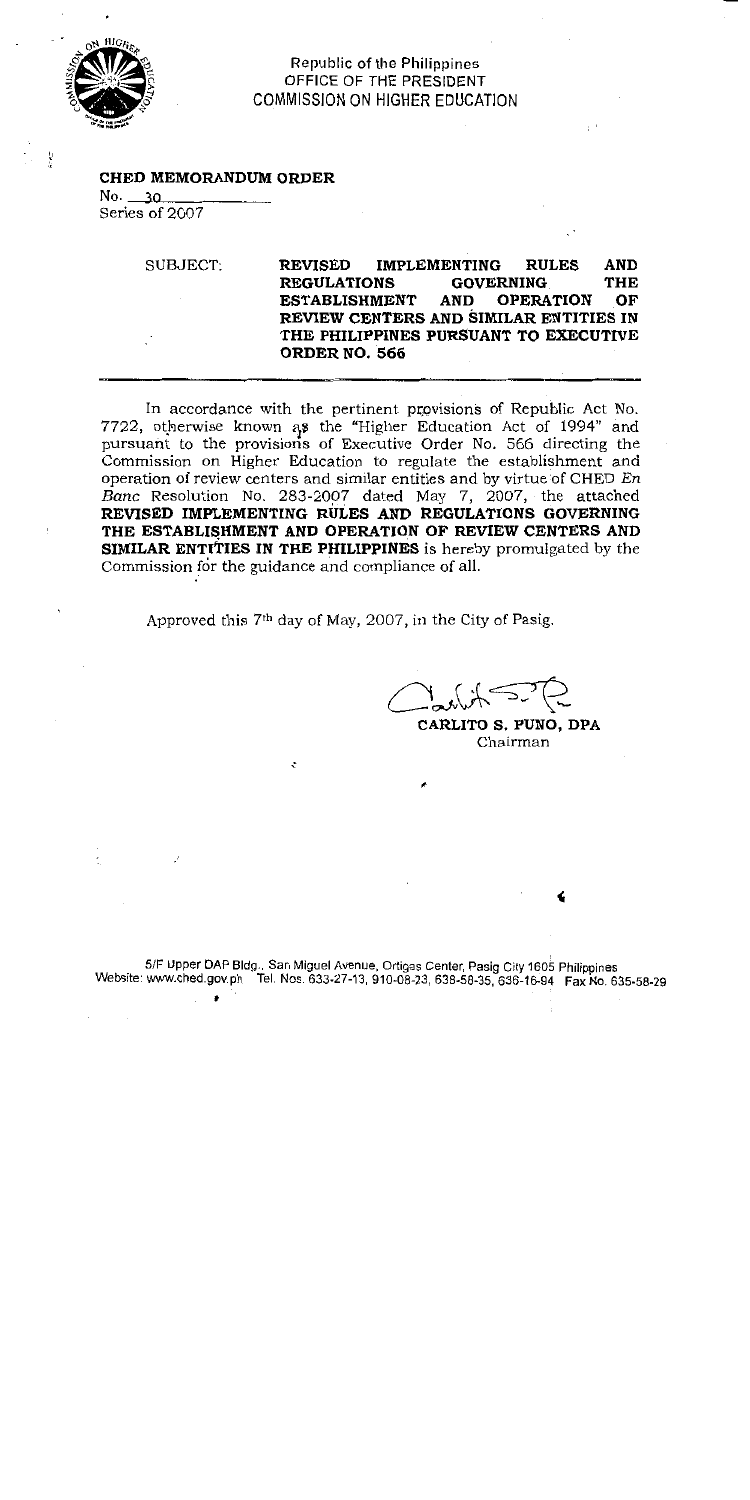## **REVISED IMPLEMENTING RULES AND REGULATIONS (IRR) GOVERNING THE ESTABLISHMENT AND OPERATION OF REVIEW CENTERS AND SIMILAR ENTITIES IN THE PHILIPPINES**

#### **RULE I**

#### **TITLE**

 **Section 1. Title. –** These Rules shall be known as the *"Implementing Rules and Regulations Governing the Establishment and Operation of Review Centers and Similar Entities in the Philippines".* 

#### **RULE II**

#### **PURPOSE**

**Section 2. Purpose. –** These Rules are hereby promulgated to prescribe the system of regulation, policies, standards, procedures, criteria and guidelines for the implementation of Executive Order No. 566, otherwise known as **"Directing the Commission on Higher Education to Regulate the Establishment and Operation of Review Centers and Similar Entities".** 

#### **RULE III**

### **STATEMENT OF POLICY**

**Section 1.** - The Commission on Higher Education recognizes the role that review centers play on the performance of graduates of higher education institutions specifically, in the outcomes of licensure examinations and eventually, on the competencies and provision of quality service by graduates entering the professions.

**Section 2.** – The performance of the review centers, if left unregulated and unsupervised, will be adversely affected and the provision of supplemental educational service may lead to the deterioration of quality and unethical practices, thus, detrimental to the students or enrollees in these review centers.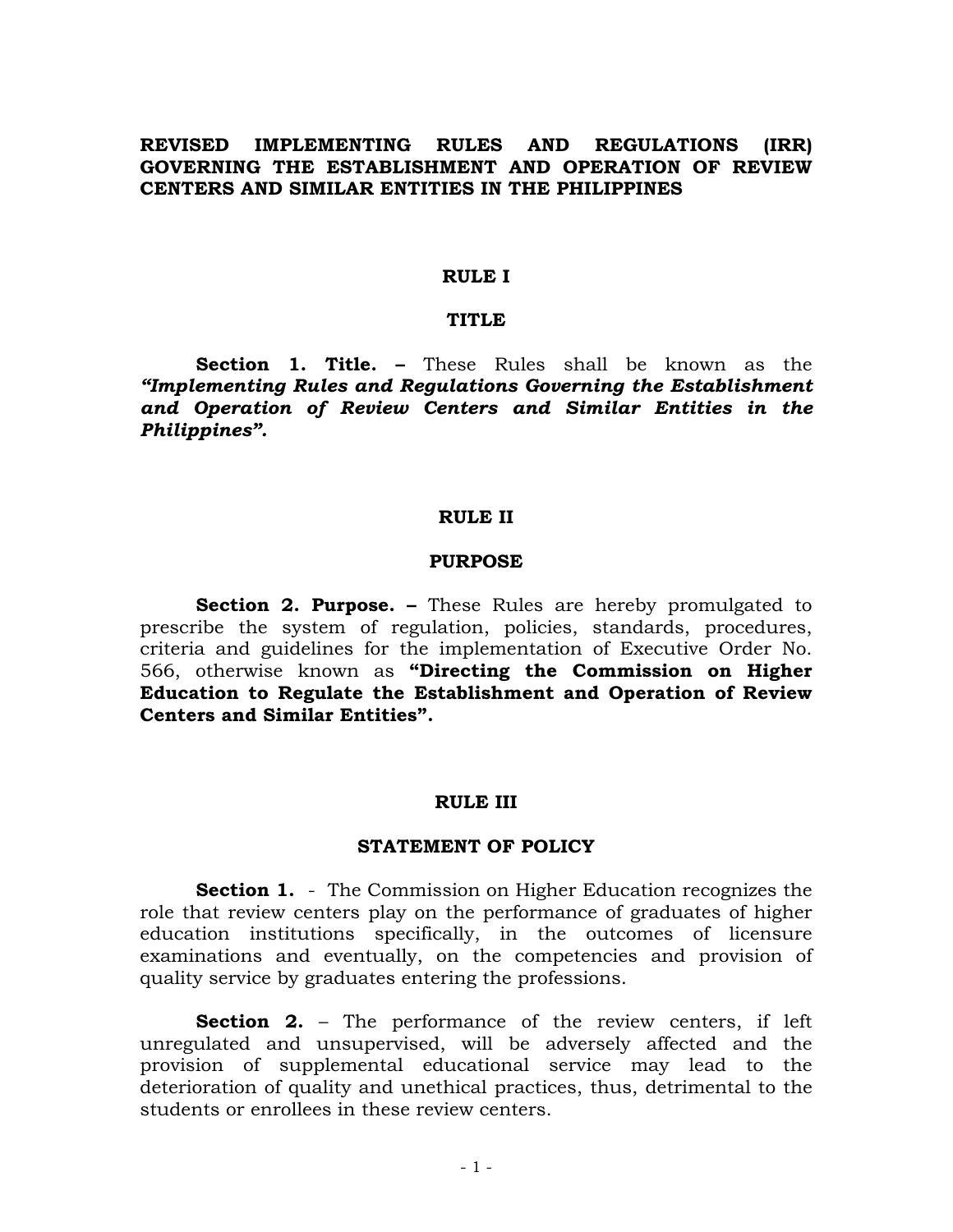**Section 3.** – Pursuant to Executive Order No. 566, the Commission on Higher Education adopts a policy to preserve and protect the right of all enrollees in review centers and shall standardize and/or improve the quality and comparability of review programs of review centers in order to safeguard the quality and integrity of licensure examinations and to facilitate the continuing development of human resource base that will be responsive to both local and international market demands for qualified and competent professionals.

### **RULE IV**

### **DEFINITION OF TERMS**

To properly carry out with the use of certain language/term specifically applied in these Rules, the following are defined for this purpose:

**Section 1. REVIEW CENTER** – refers to a center operated and owned by a duly authorized entity pursuant to these Rules intending to offer to the public and/or to specialized groups whether for a fee or for free a program or course of study that is intended to refresh and enhance the knowledge or competencies and skills of reviewees obtained in the formal school setting in preparation for the licensure examinations given by the Professional Regulations Commission (PRC). The term review center as understood in these rules shall also embrace the operation or conduct of review classes or courses provided by individuals whether for a fee or not in preparation for the licensure examinations given by the Professional Regulations Commission.

**Section 2. ESTABLISHMENT** – refers to the act of incorporating and/or registering with the Securities and Exchange Commission (SEC) the entity intending to operate as a review center or to offer a review class or course.

**Section 3. REVIEW COURSE** – refers to the set of non-degree instructional program of study and/or instructional materials/module, offered by a school with a recognized course/program requiring licensure examination, that are intended to merely refresh and enhance the knowledge or competencies and skills of reviewees.

**Section 4. REVIEWEES** – refer to enrollees or participants in a review class or course.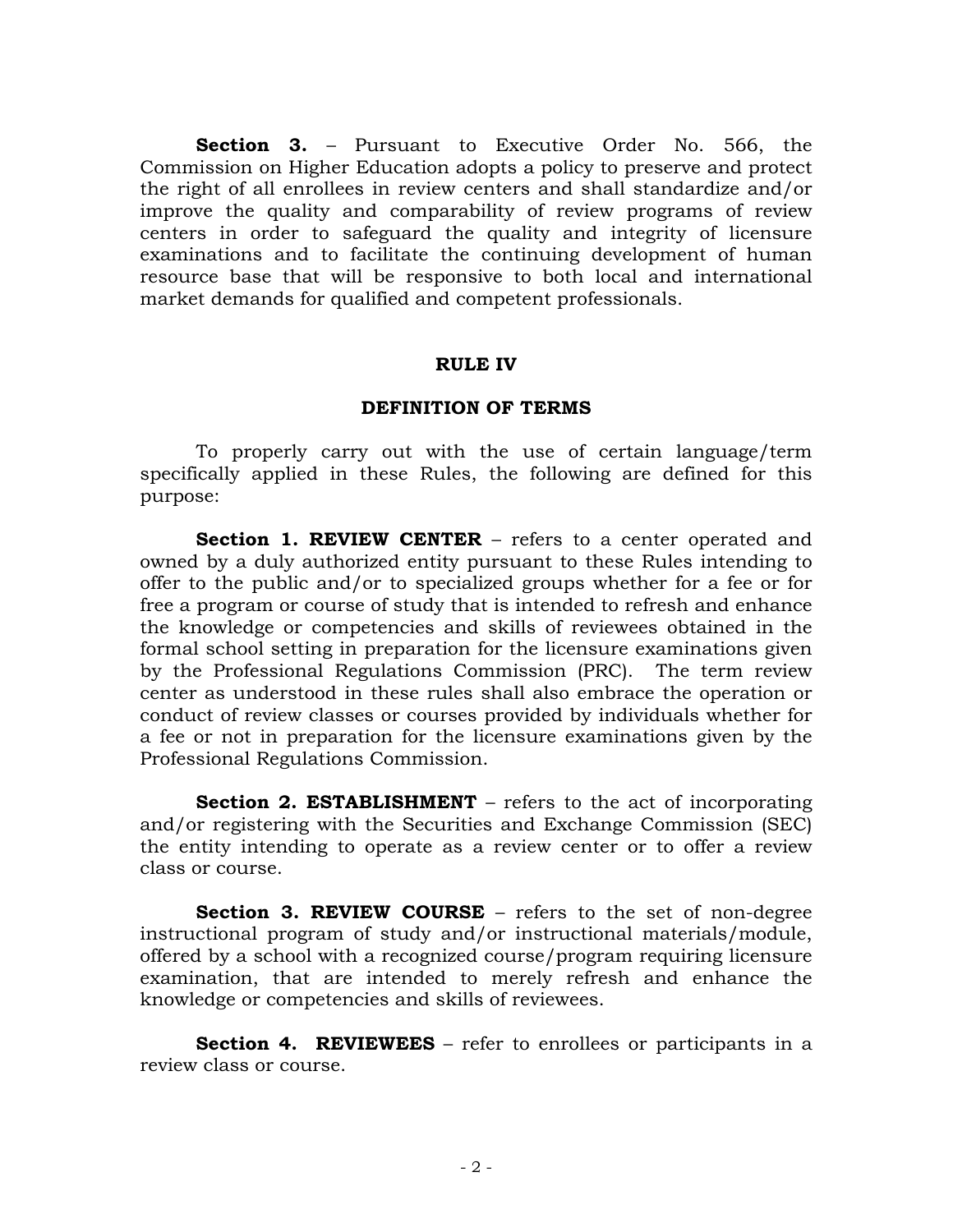**Section 5. REVIEWERS** – refer to those providing instructions, lectures, seminars, mentoring and similar activities in the review center or review class/course who are duly qualified and/or licensed to practice the profession in their respective fields.

**Section 6. REGISTRATION** – refers to the process of obtaining an authorization in the form of permit from the CHED to operate a review center or conduct review courses/classes after compliance with the conditions and minimum requirement/standards stipulated under these Rules and other pertinent laws, rules and regulations.

**Section 7. ACCREDITATION** – refers to the process of undergoing an assessment by a CHED recognized accrediting agency through the peer-evaluation process using standards and criteria much greater than the minimum requirements stipulated in this order.

**Section 8. SIMILAR ENTITIES** – the term refer to other review centers providing review or tutorial services in areas not covered by licensure examinations given by the Professional Regulations Commission including but not limited to college entrance examinations, Civil Service examinations, tutorial services in specific fields like English, Mathematics and the like.

# **RULE V**

# **SCOPE AND COVERAGE**

**Section 1. Scope and Coverage.** – As a general rule, this set of policies and guidelines shall cover review centers/classes/courses already existing upon the approval of these Rules and those that will be established in the future covering academic programs requiring licensure examinations given by the Professional Regulations Commission. The policies, guidelines and rules herein set forth shall define the scope, procedures, the extent of regulation as well as the mechanics of registration of review centers with the CHED. Notwithstanding, the promulgation of these Rules, the CHED shall not be precluded from issuing supplemental guidelines for the registration of similar entities or other related concerns not otherwise covered under the present IRR.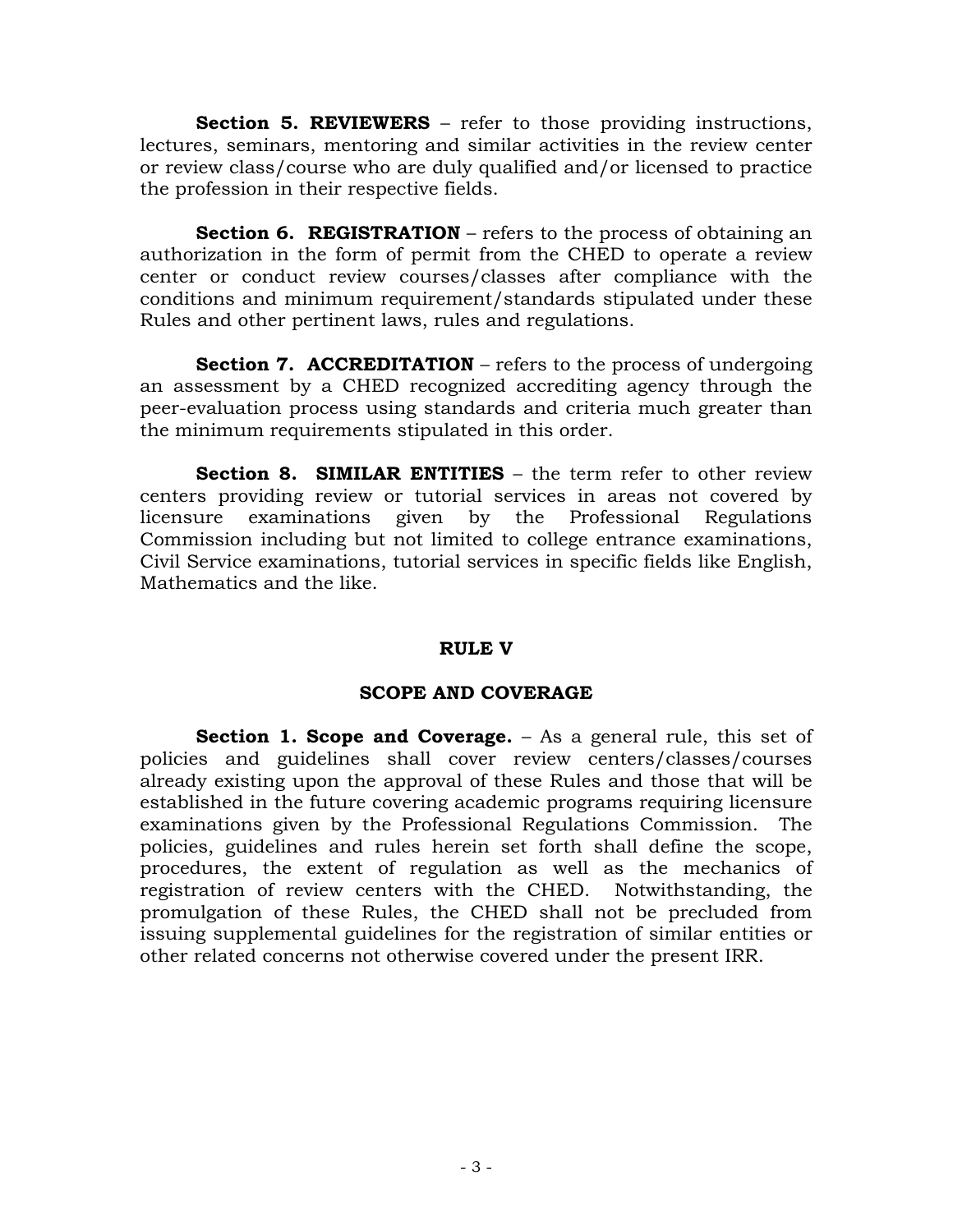### **RULE VI**

### **GENERAL PRINCIPLES**

**Section 1.** – A review center shall be established only upon the written favorable authority of the Commission on Higher Education and after conducting evaluation and assessment. Only applicants that have fully complied with all the conditions and requirements for the operation of a review center or the conduct of review classes shall be granted an authority or permit to operate a review center or to offer review courses.

**Section 2.** – As a general rule, review centers/review classes conducted outside of the approved course curriculum by authorized entities shall be open to students from other schools. Likewise, students or reviewees shall not be restricted in the exercise of their freedom to choose which review center they want to enroll in.

**Section 3.** – HEIs enjoy academic freedom and nothing in these rules shall prohibit them from including or integrating in the appropriate curriculum review subjects with the corresponding credits as requirement for graduation.

**Section 4.** – It shall be prohibited and a violation of these Rules and Executive Order No. 566 for any entity to make advertisements or announcements referring to the operation of review center or review courses when no permit has been given.

### **RULE VII**

### **IMPLEMENTING GUIDELINES AND PROCEDURES**

 **Section 1. Authority to Establish and Operate** – Only CHED recognized, accredited and reputable HEIs may be authorized to establish and operate review center/course by the CHED upon full compliance with the conditions and requirements provided herein and in other pertinent laws, rules and regulations. In addition, a consortium or consortia of qualified schools and/or entities may establish and operate review centers or conduct review classes upon compliance with the provisions of these Rules.

**Section 2. Categories of Applicants** – Applicants who desire to establish and operate a review center or to conduct review classes covering educational programs with licensure examinations may be classified into two (2) categories: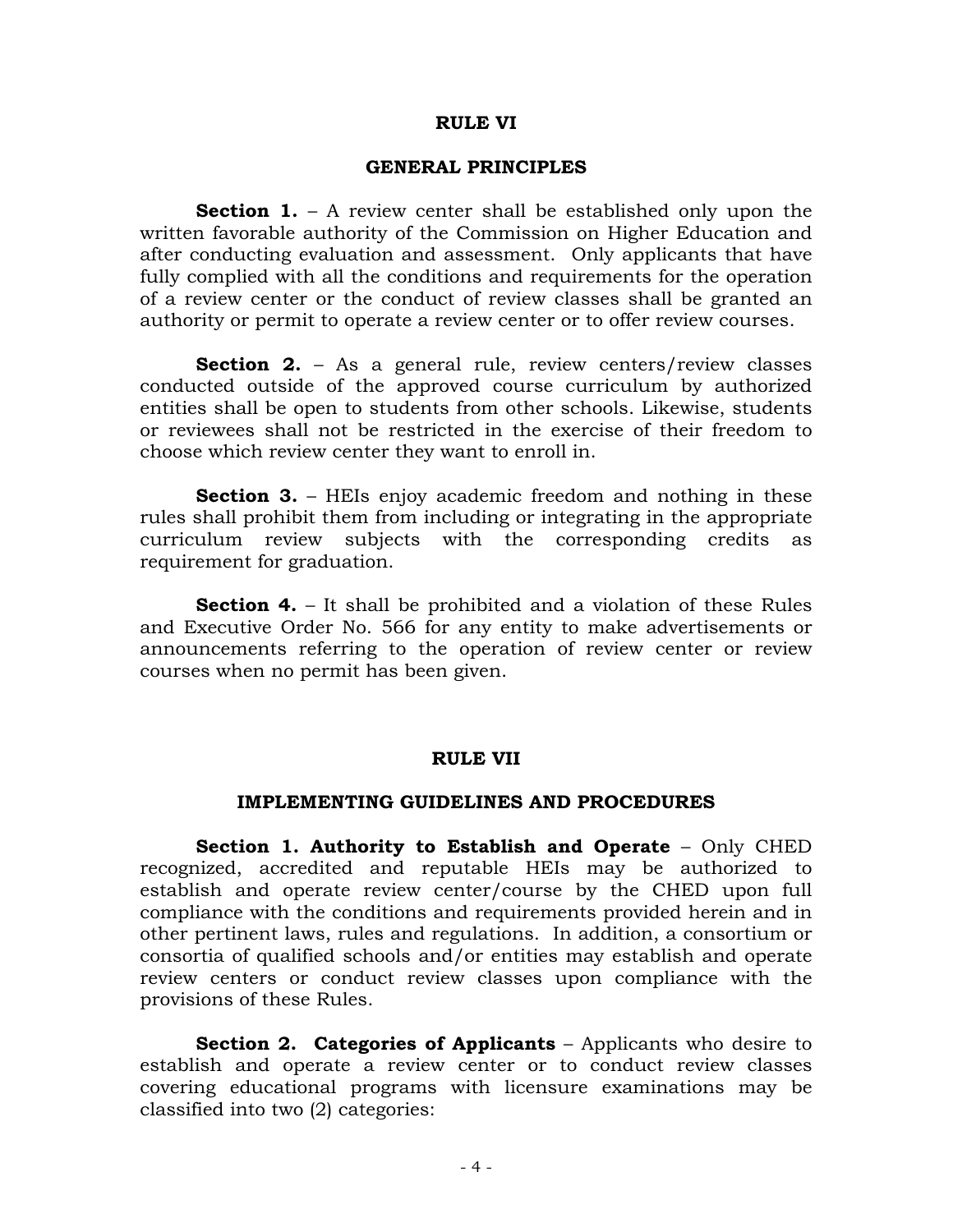- A.) Schools, colleges or universities established/created by the State, or by operation of law, or private HEIs granted recognition by the Commission on Higher Education;
- B.) Consortium/consortia of qualified HEIs and PRC recognized Professional Association

# **Section 3. Requirements** –

- A.) Submission of a Petition/Application for Permit three (3) months before the intended operation of the review center/classes;
- B.) Submission of feasibility study for the review programs/courses/modules being applied for which shall include, among others, a justification of the need and relevance of the proposed review course/center/module; the general and specific purpose/s, the fundamental subjects of the review, description of contents/topics of the subjects for the review, methodology to be used by the reviewer, number of hours to be devoted to each subject, evaluation methods;
- C.) Articles of Incorporation and By-laws, duly certified and registration document showing registration of the HEI with the Securities and Exchange Commission (SEC) of the Philippines;
- D.) If a school, evidence that it has a duly recognized program given by the CHED or the Board Resolution in the case of SUCs;
- E.) Curricula, review course modules/courses/programs of study and syllabus of fundamental subjects for review showing the topics/contents/areas covered by licensure examinations;
- F.) Proof of Competence and Capability of the school to operate a review center;

To include, among others, the following:

- 1) List of reviewers and their qualifications
- 2) Profile/curriculum vitae of the Administrators/Director/Reviewers of the Proposed Review Centers
- 3) Schedule of Review and other Fees charged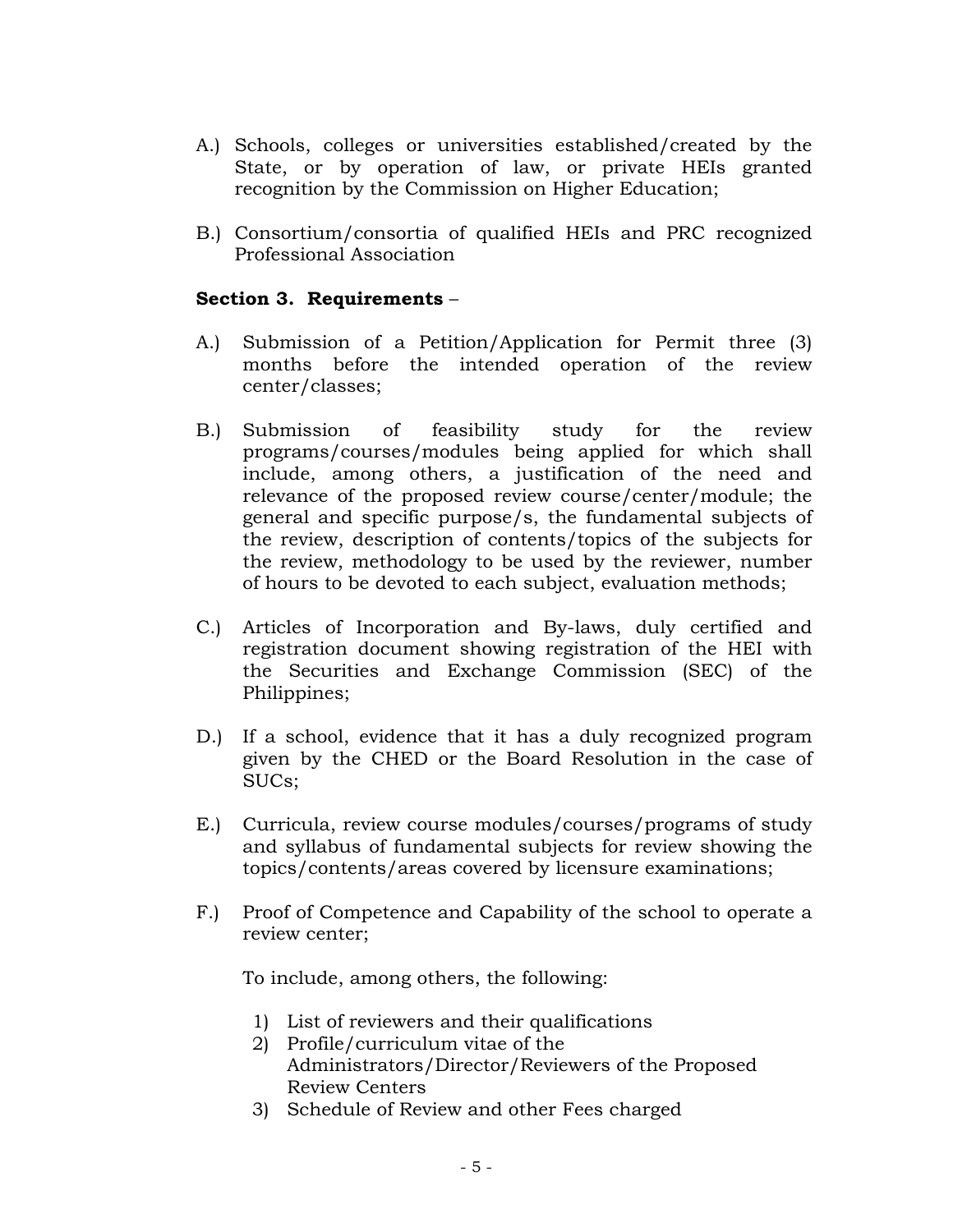- 4) List of facilities and relevant support services
- 5) Appropriate site/venue
- 6) Notarized financial statements
- 7) Organizational set-up and staffing of the review centers which will manage the review program
- 8) Sworn Statement of Undertaking by the head of the HEI that it has complied with the required standards; that the review courses are of high quality; the operation of the review center/review classes conduct of shall be maintained on high ethical standards; and no conflict or potential conflict of interest exists with respect to the officials or owners of the review center with any government entity or instrumentality.

## **RULE VIII**

## **GENERAL AND SPECIFIC APPLICATION PROCEDURES AND GUIDELINES**

## **1. GENERAL APPLICATION PROCEDURES**

**Section 1. Application for Permit** – The school shall be covered by the following general application procedures and guidelines for the grant of permit to operate a review center:

 The issuance of permit to operate a review center/review courses shall be governed by the following general conditions/procedures:

- A.) The school/entity shall submit a Petition/Application in writing with the CHED Regional Office at least three (3) months before the intended date of offering of the review course program, including the submission of the requirements pursuant to these Rules.
- B.) The Director-In-Charge of the Review Center Unit of the CHED Central Office shall evaluate the documents and recommend to the Chairman, when appropriate, the conduct of ocular inspection by the concerned CHED Regional Office. Thereafter, the Commission en Banc upon the recommendation of the Director-In-Charge with the regulation of review centers shall act upon the application for Permit to Operate a Review Center or a Permit to Conduct Review Classes.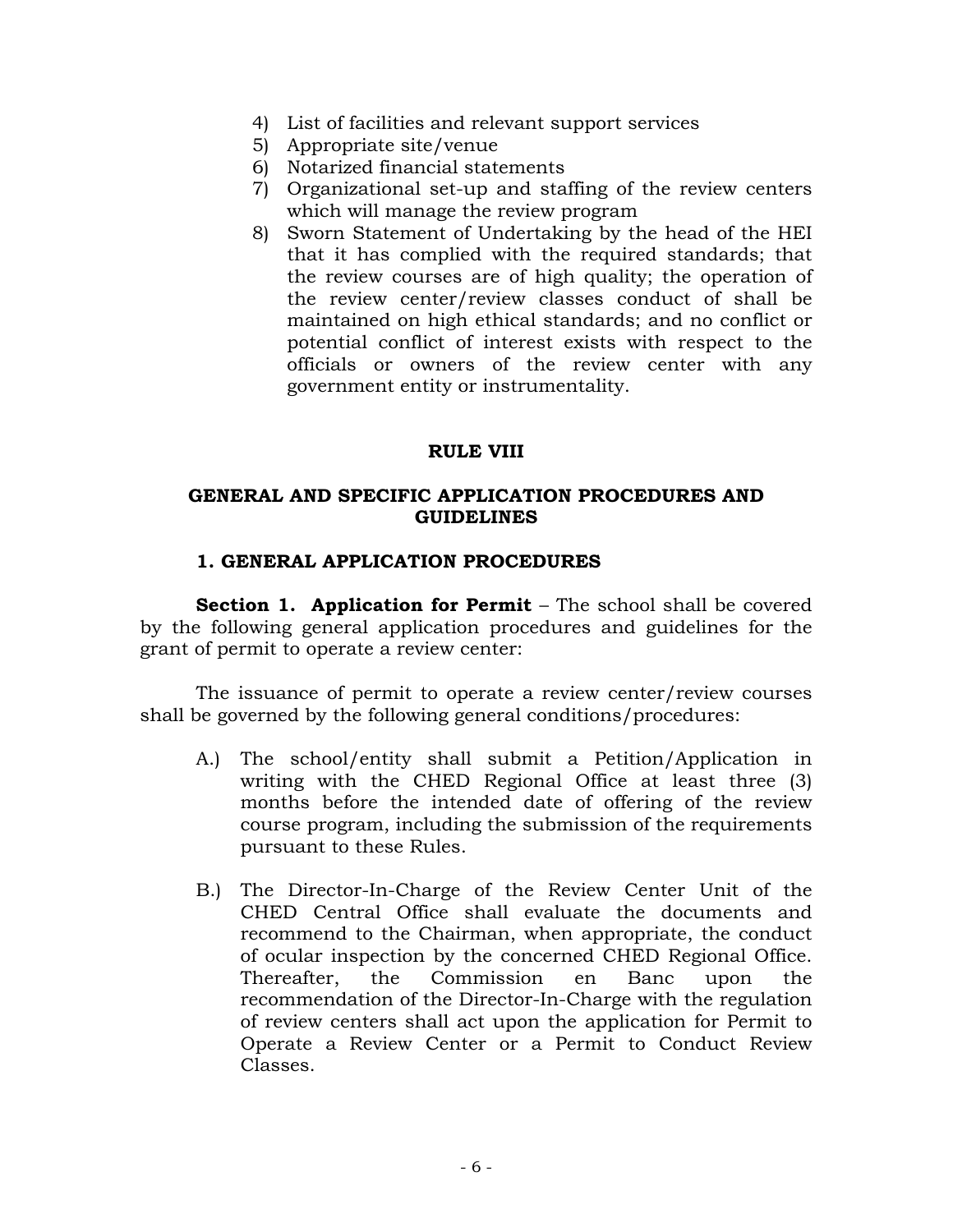- C.) In case of State colleges and universities, the petition/application shall be accompanied by a copy of their charters and in the case of private colleges and universities, an authentic or authenticated copy of certificate of registration issued by the SEC and the authentic or authenticated copy of the Government Recognition issued by CHED in the course where the intended review shall be conducted.
- D.) In all cases, if the Petitioner/applicant is found to be qualified for the issuance of permit, evaluation shall then be conducted. All expenses relative to the evaluation not exceeding Thirty Thousand Pesos (P30,000.00) shall be shouldered by the applicant.

# **2. SPECIFIC APPLICATION PROCEDURES**

# **Section 2. Form of Application**

- A.) **Form of Application**. The Application for Permit shall be in the form of a Petition and shall contain a caption setting forth the name of the Commission on Higher Education, the name of the Petitioner school/entity and the description of the petition.
- B.) **Number of copies of petition**. Every petition or other pleadings, motions or other papers required by these rules to be filed before the Commission shall be made in seven (7) legible copies.
- C.) **Mode of Filing**. The filing of the application shall be coursed to the concerned Regional Office of the CHED either by personal delivery or by registered mail. If the filing is made by personal delivery, the receiving clerk shall promptly and legibly stamp on the face of the first page of the application the exact date and time it was received and filed and thereafter affix his initials.

If the filing is by registered mail, the date of mailing stamped by the post office of origin, shall be considered as the date of filing. The envelope or a portion thereof showing the date of mailing and registry stamp containing the application, motion and other papers shall be attached thereto. The date of actual receipt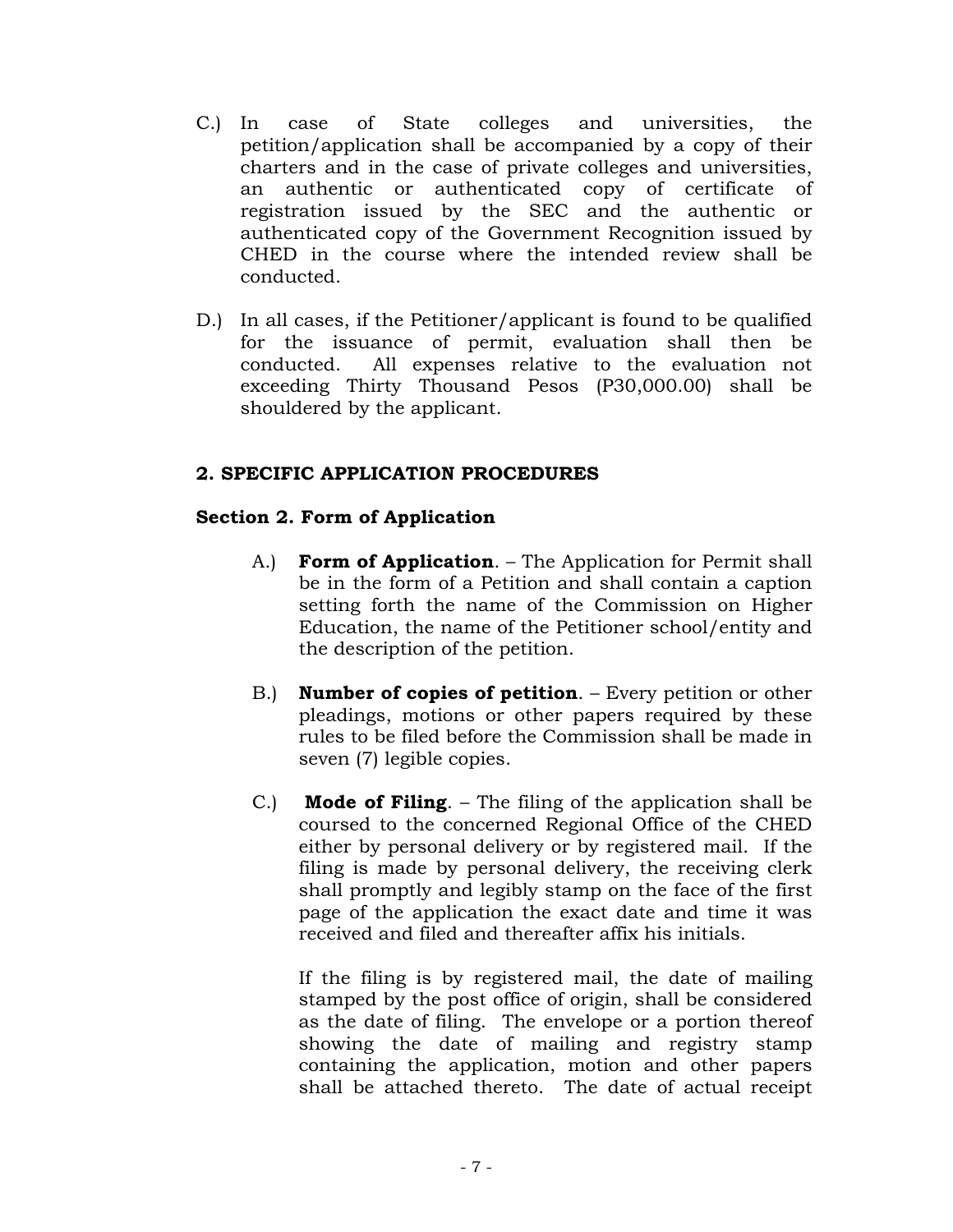shall be legibly stamped or indicated on the first page of the pleading.

When a petition does not have the complete annexes or the required number of copies the same shall not be received and shall be deemed not a valid application. The petitioner shall be required to complete the annexes or file the necessary number of copies of the petition before the application is docketed for further action.

- D.) **Other Modes of Filing**. Application/petitions, motions and other papers sent by ordinary mail, by private messengerial services, or by any mode other than personal delivery or registered mail, shall be deemed filed only on the date and time they are actually received. The date and time of actual receipt shall be stamped and signed by the receiving clerk.
- E.) **Docket and Assignment of Number**. Upon the filing of the application or petition, the receiving clerk shall docket the same and assign to it a number. The numbering of the application/petition must be consecutive according to the date they are received.

# **Section 3. Contents of Application/Petition**

- A.) **Petition**. A qualified applicant pursuant to Rule VII, Section 2 above may file an application/petition for the grant of permit to operate a review center with the Commission through the concerned Regional Office and shall be referred to as "Applicant-Petitioner".
- B.) **Contents of Petition**. The petition shall contain the juridical personality of the HEI or PRC Recognized Professional organization, timeliness of the petition, a concise statement of its purposes or justifications in support of the application and with the corresponding supporting documents and evidences of compliance with the conditions and requirements set forth herein.
- C.) **Filing of Petition**. The petition shall be filed with the concerned CHED Regional Office and addressed to the Chairman, Commission on Higher Education.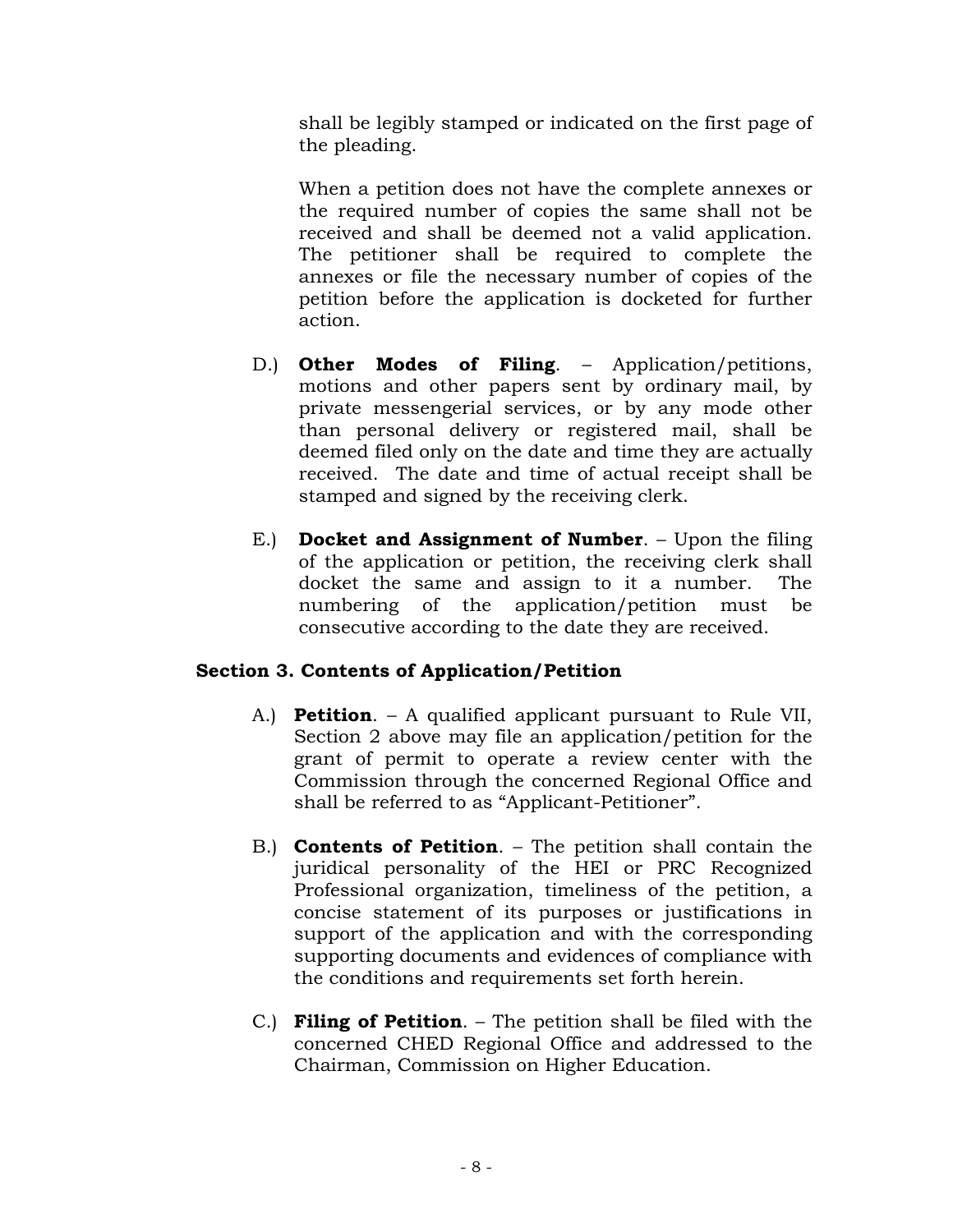# **Section 4. Action on the Application/Petition**

- A.) Upon due receipt of the Completed Petition/application, the CHED Regional Office shall within seven (7) days transmit copies of the same to the Office of the Chairman, CHED Central Office with all the supporting documents required appended thereto.
- B.) The Office-in-Charge of Review Centers shall review the documents submitted and if complying as to form and substance, shall recommend to the Chairman the conduct of ocular inspection by the concerned Regional Office.
- **C.)** Upon receipt of the Order of the Chairman to conduct evaluation, the Regional Office shall conduct within thirty (30) days from receipt of such order, the evaluation including ocular inspection or cause to be inspected the premises of the review center to determine compliance with the requirements and conditions for the establishment and/or operation of the review center. The Regional Office with the approval of the Office of the Chairman shall constitute an evaluation team composed of one (1) team leader, two (2) members and one (1) technical staff. The RQAT and/or the necessary and qualified resource persons/consultants may be engaged for this purpose.

Expenses relative to the conduct of the evaluation shall be shouldered by the applicant in the following manner:

1. For the visit of the team to evaluate and to conduct the ocular inspection in relation to the application to operate review centers, all expenses not exceeding thirty thousand pesos (P30,000.00) to cover land transportation and other incidental expenses such as evaluators and technical staff fees, accommodation and meals during the evaluation shall be charged against the applicant. The team leader shall be entitled to receive an evaluator's fee of P2,000.00. The members and the technical staff shall be entitled to receive a fee of P1,500.00 and P1,000.00, respectively.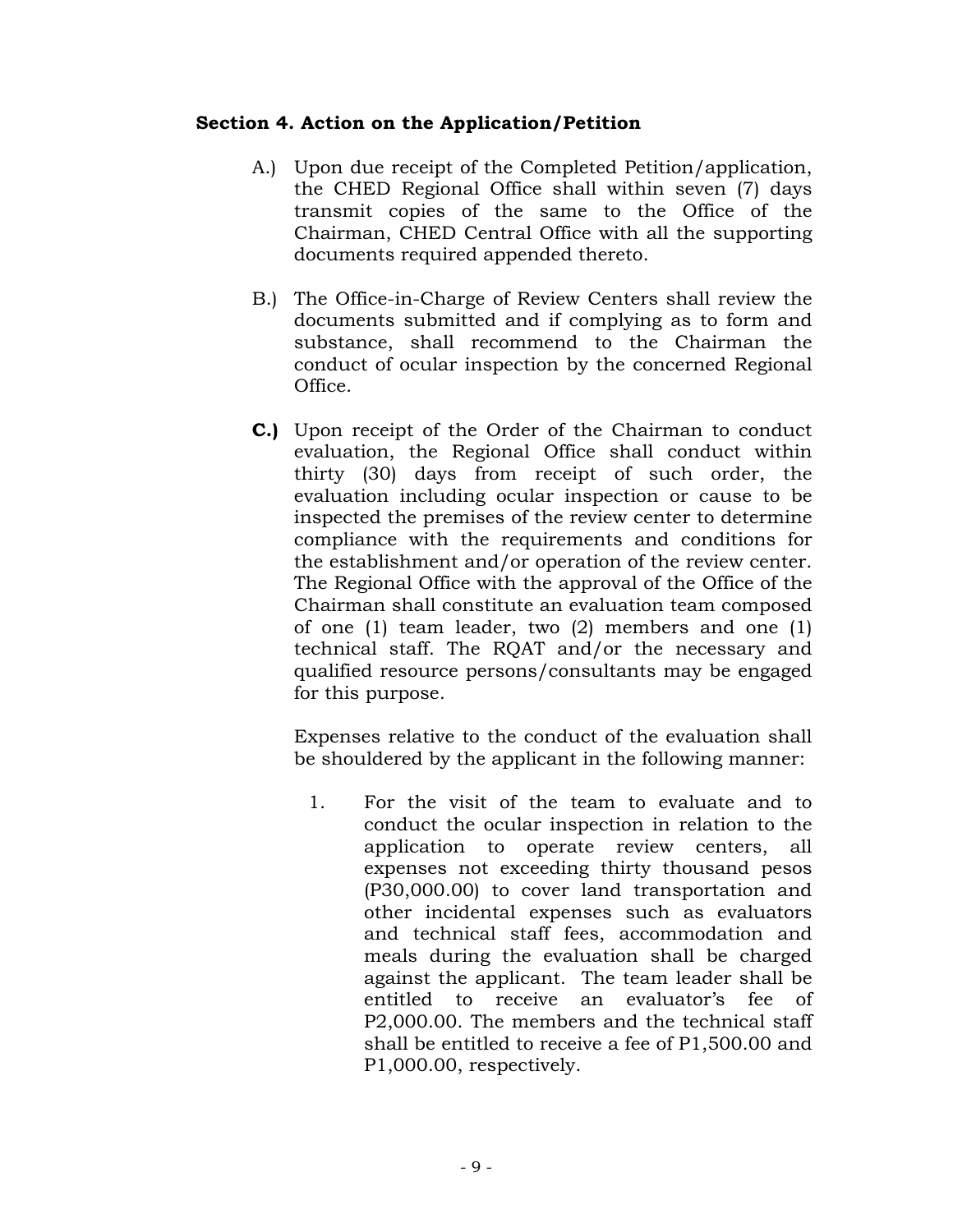- 2**.** Estimated expenditures per program to be evaluated shall be provided by the CHED Regional Office to the Office of the Chairman through the CHED Coordinating Unit for Review Centers (CCURC).
- D.) The Regional Office shall submit its report and recommendation to the CHED Central Office within seven (7) days after the termination of the ocular inspection/evaluation. The mandated period for CHED to act on the application shall be strictly observed.
- **E.)** If the Petitioner/applicant is found to be qualified, the Commission en Banc upon the recommendation of the Director-In-Charge with the regulation of review centers, may approve the application/petition and thereafter, issue or cause the issuance to the petitioner/applicant of a Permit to Operate a Review Center or a Permit to Conduct Review Classes.
- F.) In case the Application is disapproved, the Commission upon meritorious and valid ground shall entertain only one Motion for Reconsideration (MR). The MR shall be filed within an unextendible period of ten (10) days upon receipt of the Order of Denial/Disapproval.

# **RULE IX**

# **REVIEW CENTER CAPABILITY AND QUALITY**

 **Section 1. Review Center Capability and Quality.** – The following factors shall be major considerations, in addition to the specific applicable requirements under similar CHED regulations and those that will be issued later, in the evaluation and assessment of the school's application:

# **1. HUMAN RESOURCES**

A.) The review course/center must have sufficient number of highly qualified experts or academicians engaged in providing the review courses at high quality and within ethical bounds. The review center must have an appropriate administrative organization and staff.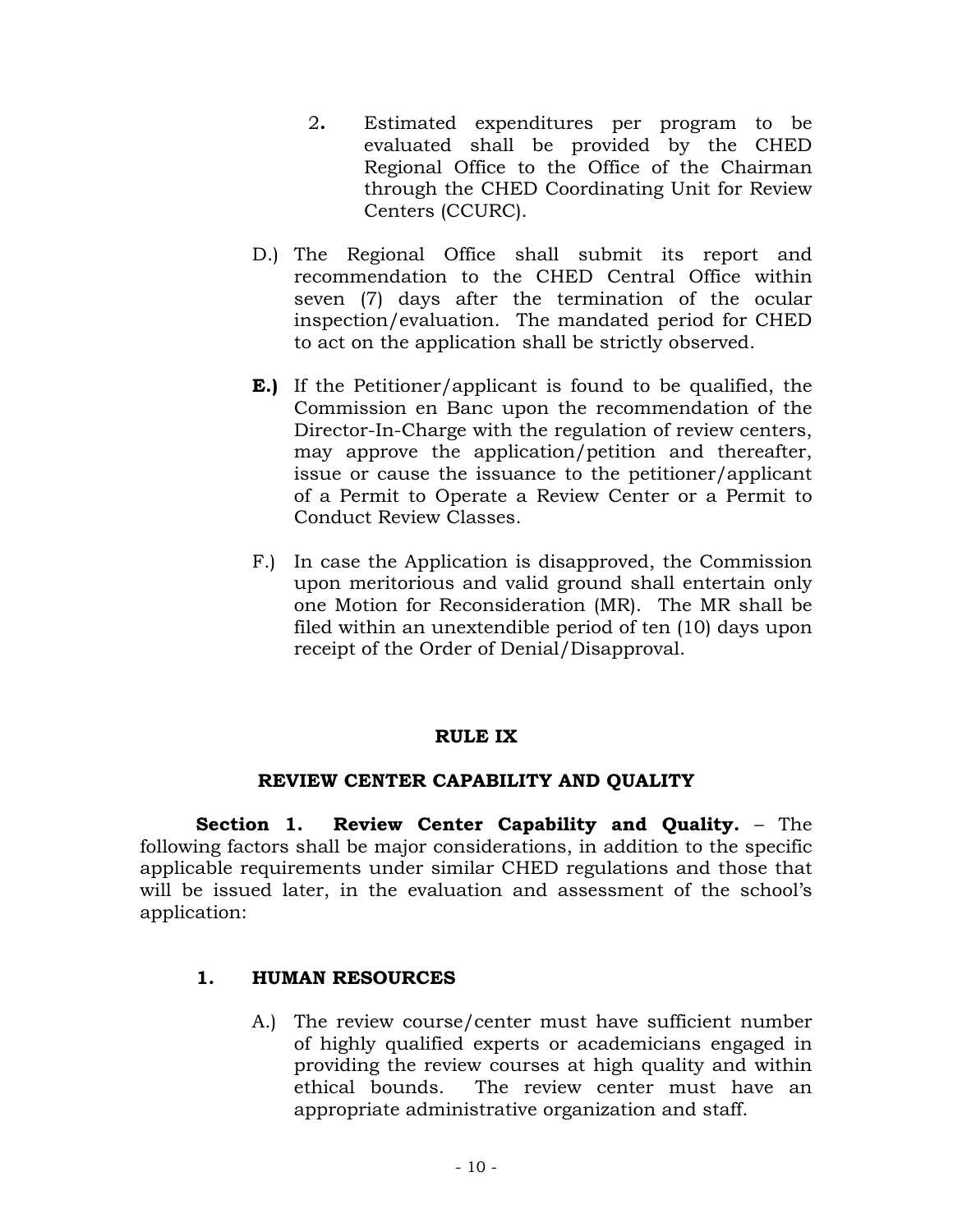- B.) Reviewers, mentors or teaching coaches should have at least a master's degree or have at least five (5) years teaching professional experience or have at least five (5) years experience as a reviewer to ensure quality and in addition, be reputable and of high integrity.
- C.) The rate of reviewers, mentors or teaching coaches may not be the same with that of the faculty rate.

## **2. PHYSICAL AND FINANCIAL RESOURCES**

- A.) The operator of a review center/class/course must ensure an adequate learning environment and resources for the conduct of the review.
- B.) Facilities must be appropriate to the reviewee's needs and the review course's learning requirements and must meet standards specified by the Policies and Guidelines set by the CHED.
- C.) Classrooms used for the conduct of review classes shall be in accordance with the Building Code and the standards adopted by the Commission for school classrooms. In addition, venues for review lecturers must be well-lighted and well-ventilated or preferably air-conditioned. They should be equipped with comfortable desks, chairs, black or white boards and other visual aids. Instructional materials/handouts and reference books shall be made available to reviewees. Wash/comfort rooms and water facilities should be adequately provided.

# **3. TRACK RECORD**

The school must possess credibility and track record in terms of overall reputation and standing in the academic community as evidenced by, but not limited to the following factors: accredited academic program of the course they will offer for review, academic programs that are either recognized as Centers of Excellence or Centers of Development. Awards and recognition received; higher than the national average passing performance in the licensure examinations;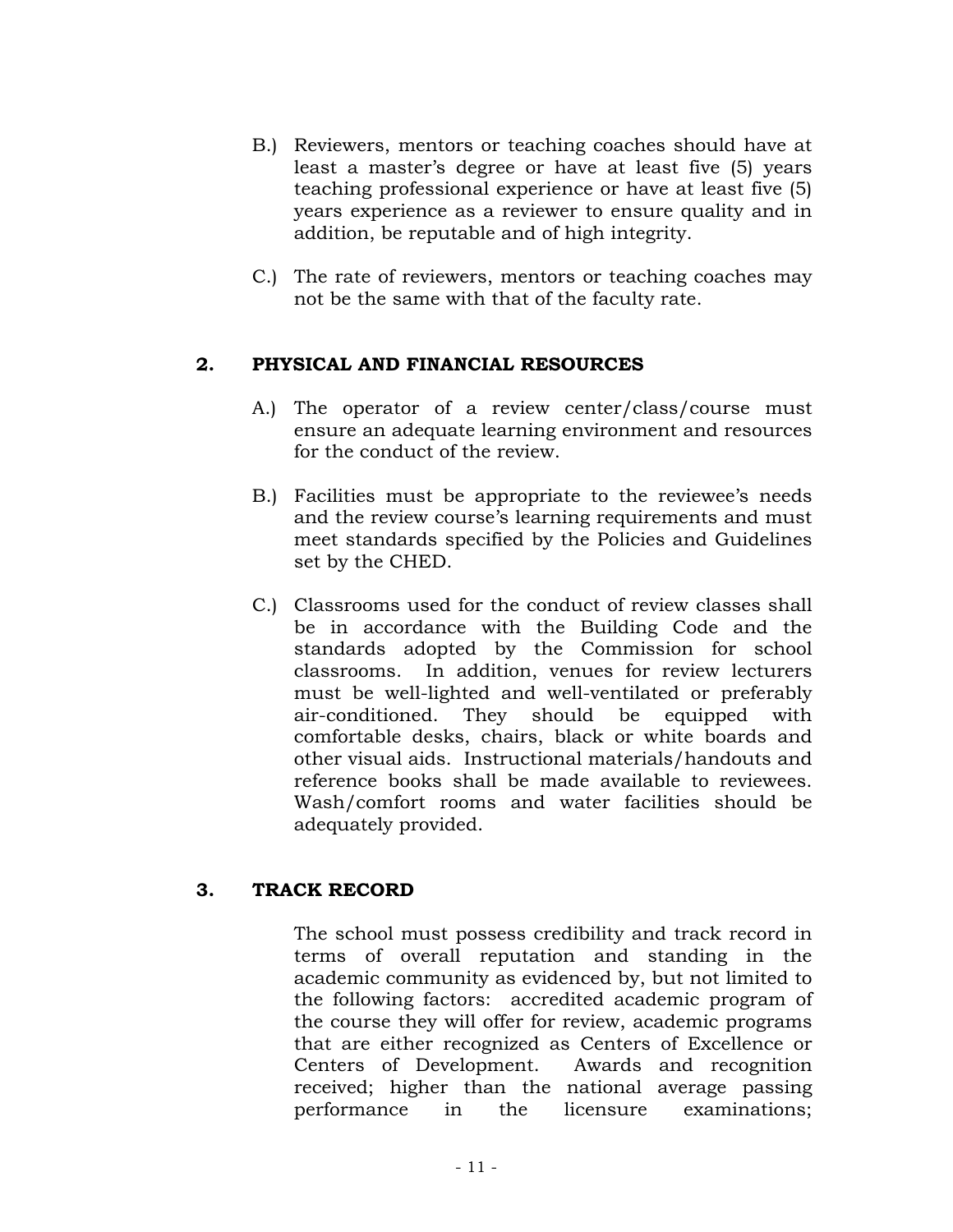international linkages and recognition; reputation and integrity of administrators/reviewers and faculty; noninvolvement in controversies such as those pertaining to unethical and/or deceitful practice tending to degrade the integrity of licensure examinations; reputation for the strict adherence to acceptable academic practices and traditions; no record of infringement of intellectual property rights, nor unfair, misleading and deceptive advertisements and/or claims, unfair trade practices.

### **RULE X**

### **PERIOD OF VALIDITY OF PERMIT OR REVIEW CENTERS**

**Section 1.** The permit/license to operate a review center/conduct review courses/classes shall be renewable every four (4) years, upon reevaluation by the Evaluation Team constituted by the Regional Office with the approval of the Office of the Chairman six (6) months before the end of four (4) years. The evaluation team shall be composed of one (1) Team Leader, two (2) Members and one (1) Technical Staff. All expenses not exceeding thirty thousand pesos (P30,000.00) to cover land transportation and other incidental expenses such as evaluators and technical staff fees, accommodation and meals during the re-evaluation shall be charged against the applicant. The team leader shall be entitled to receive an evaluator's fee of P2,000.00. The members and the technical staff shall be entitled to receive a fee of P1,500.00 and P1,000.00, respectively.

If found to be qualified to continue operate as review center, the necessary permit to operate a review center shall then be issued.

In case the applicant is found to be not qualified to continue operate as review center, the applicant may file a motion for reconsideration within a non-extendible period of ten (10) days upon receipt of the order of disapproval. Only one motion for reconsideration shall be entertained by the commission.

**Section 2.** The permits issued to operate a review center/offer a review course/class shall continue to be valid for four (4) years unless expressly revoked for valid reasons by the Commission on Higher Education pursuant to applicable laws, rules and regulations.

**Section 3.** The CHED shall conduct inspection/evaluation of the review centers/classes to determine if the review courses or review centers are being operated in accordance with the conditions and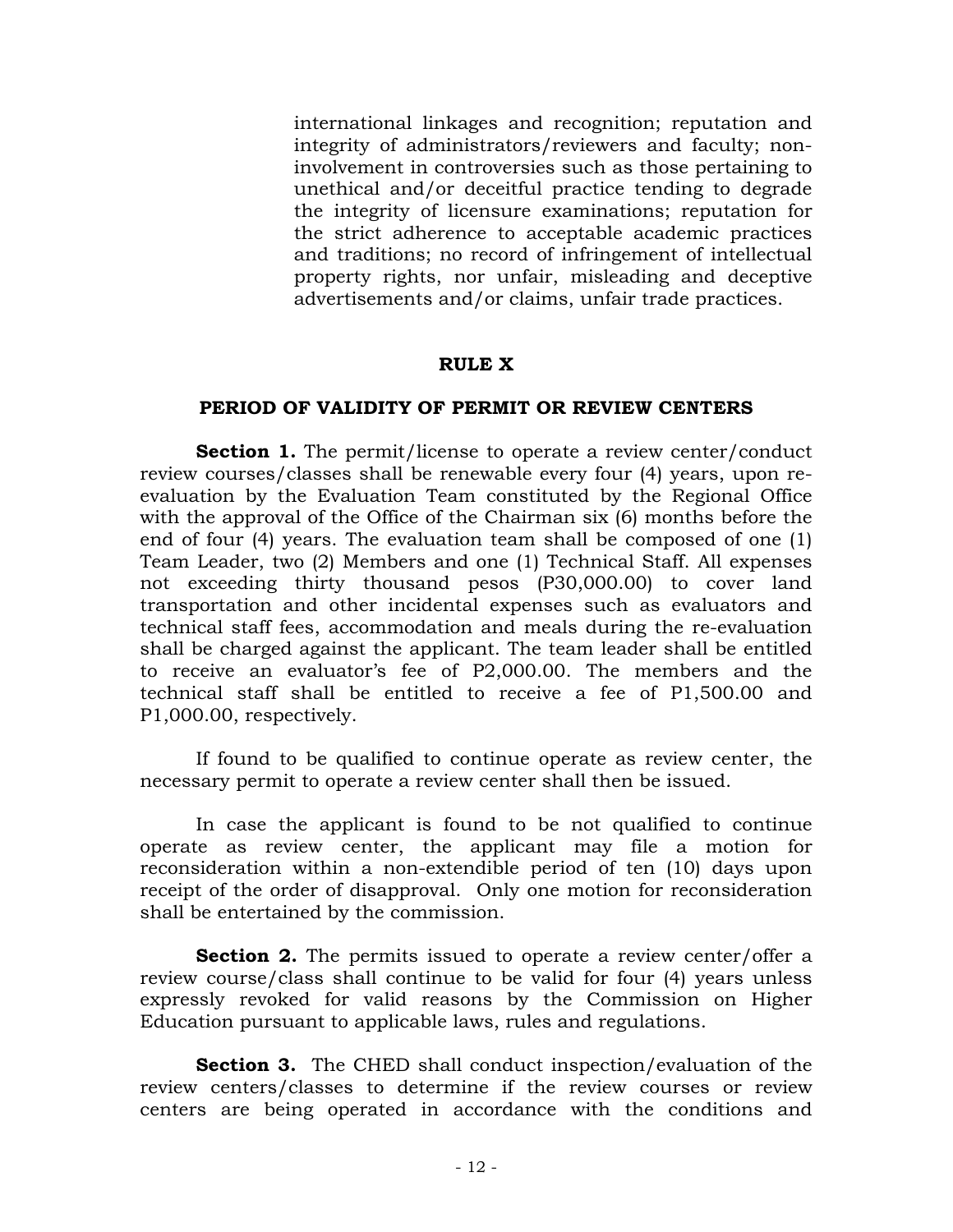requirements herein set forth taking into account qualifications of reviewers, courses, training and learning resources, facilities, equipment and other relevant resources, among others.

# **RULE XI**

# **BENEFITS OF REGISTRATION/ISSUANCE OF PERMIT**

 **Section 1. Benefits of Registration/Issuance of Permit**. – The issuance of a permit to review centers and their review courses of study has the following benefits:

- A.) It is equivalent to an imprimatur that the reviewees have taken the review course in a review center that is complying with quality standards prescribed by CHED.
- B.) It entitles the review center to advertise its review center and the review courses being offered and to accept reveiwees.
- C.) It entitles the school which is the operator of the review center to open an off-campus review center in any part of the country provided the requirements under this IRR are fully complied with.

# **RULE XII**

# **SUSPENSION/REVOCATION/WITHDRAWAL OF PERMIT**

 **Section 1. Revocation/Withdrawal of Permit**. – The CHED shall revoke or cancel the permit to operate review courses and/or close the review center/class/course for valid cause pursuant to existing laws, rules, policies and regulation and after due process. The school shall be duly notified in writing by the CHED. Such causes shall include but not limited to mismanagement, deceit in the application for permit, fraud in procuring review materials, involvement in unethical practices such as the facilitation of cheating or leakage of licensure examinations, unauthorized advertisement or operation of review courses, infringement of intellectual property rights, misleading and deceptive advertisements and/or claims, unfair trade practices.

**Section 2. Order of Suspension of Operation.** – The Chairman, upon the recommendation of the Director-In-Charge of Review Centers,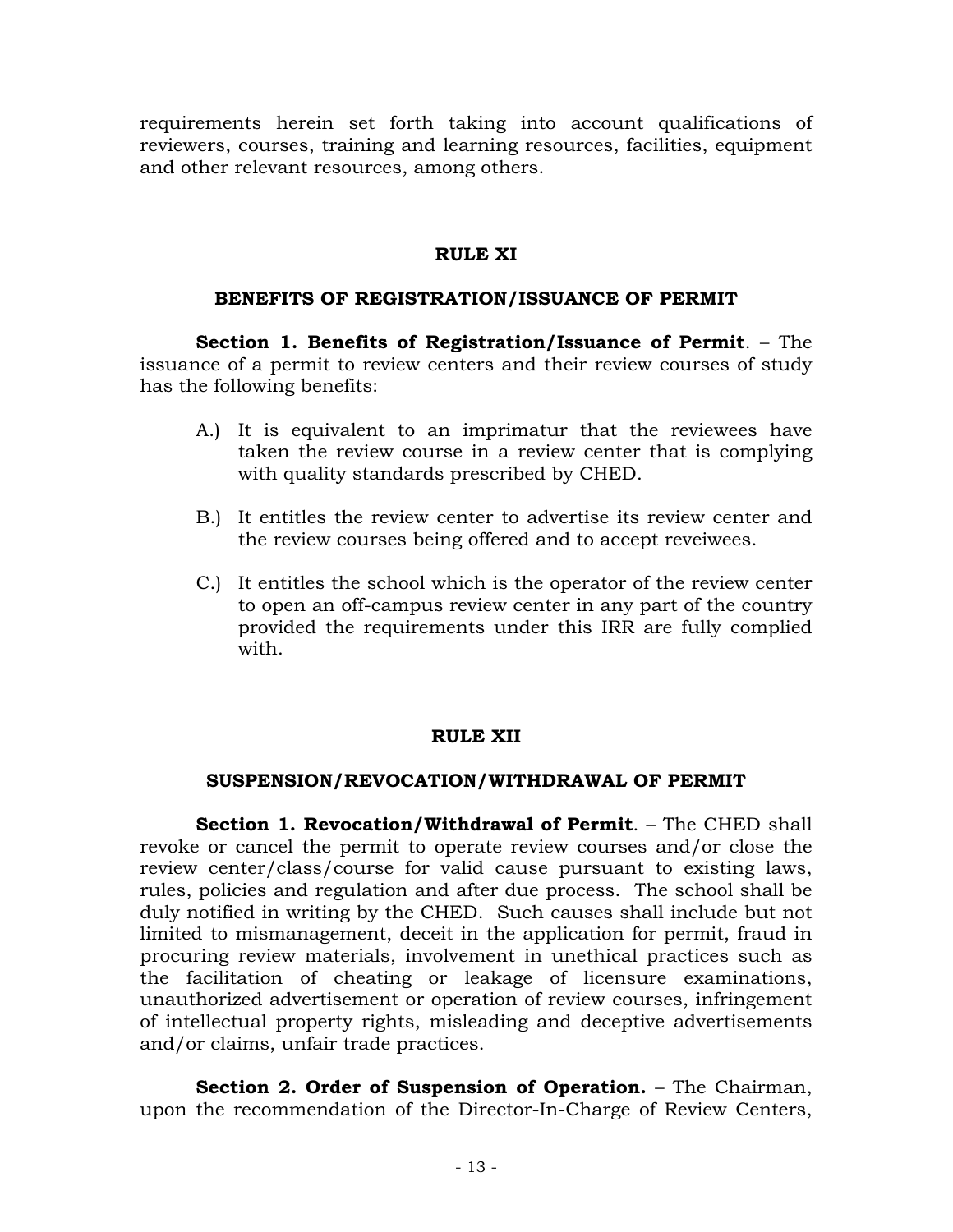upon receipt of a verified complaint on alleged violations by the Review Center/School of the provisions of this IRR and stating therein the request and basis for suspension of operation, shall immediately order the conduct of a fact-finding investigation to determine prima facie evidence and determination of the urgency of the situation to prevent further injury to the students or reviewees, the Chairman, upon the recommendation of the Director-In-Charge, may issue an Order of Suspension of Operation, pending formal investigation over the complaint pursuant to existing rules for a period of not more than ninety (90) days only.

### **RULE XIII**

#### **ADVERTISEMENT**

**Section 1.** Any advertisement or announcement referring to the review centers/review course or courses being offered shall be done only after the petitioner/applicant shall have obtained the required permit from the Commission on Higher Education. It shall be deemed a violation of this Order and Executive Order No. 566 for entities to make advertisements or announcements in connection with the operation of review centers or classes when no authorization or permit has been actually issued.

**Section 2.** The review center shall submit to the CHED for approval the proposed advertisement and in this connection; the CHED issued from time to time specific guidelines covering the content and form review center advertisement or announcement.

**Section 3.** The duly authorized advertisement shall have the phrase **"As per CHED Permit No. \_\_\_\_\_\_\_ s. \_\_\_\_\_\_"** as part of the advertisement in the lower portion of the material and to be printed legibly and big enough to be read by the public.

### **RULE XIV**

### **TRANSITORY PROVISION**

**Section 1.** Review centers that are existing upon the approval of Executive Order No. 566 shall be given a grace period of up to one (1) year, to tie-up/be integrated with existing HEIs consortium of HEIs and PRC recognized Professional Associations with recognized programs under the conditions set forth in this Order and upon mutually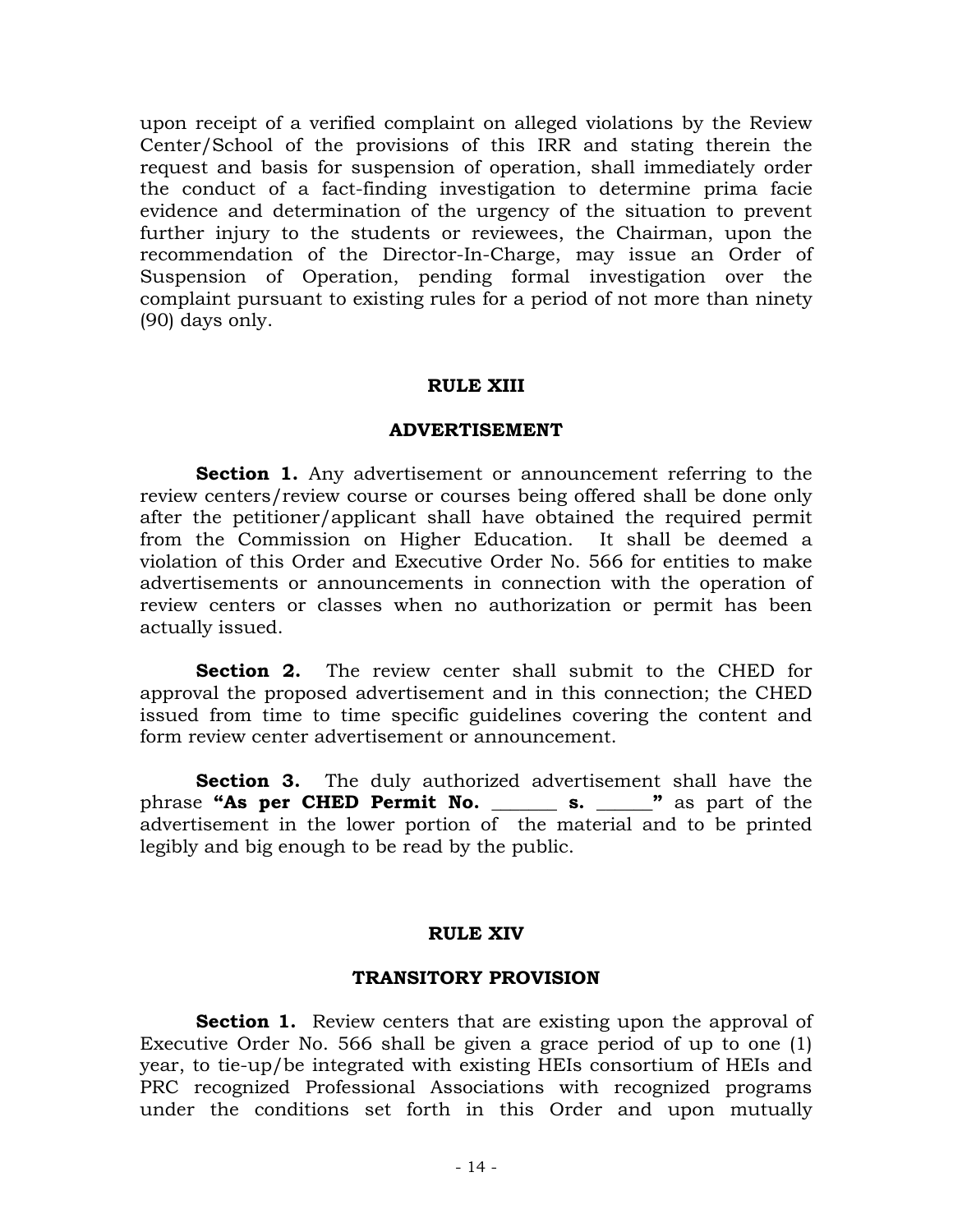acceptable covenants by the contracting parties. In the alternative, they may convert as a school and apply for the course covered by the review subject to rules and regulations of the CHED and the SEC with respect to the establishment of schools. In the meantime, no permit shall be issued if there is non-compliance with these conditions or noncompliance with the requirements set forth in these rules.

**Section 2.** Only after full compliance with the requirements shall a Permit be given by the CHED to review centers contemplated under this Rule.

**Section 3.** Failure of existing review centers to fully comply with the above shall bar them from existing as review centers and they shall be deemed as operating illegally as such. In addition, appropriate administrative and legal proceedings shall be commence against the erring entities that continue to operate and appropriate sanctions shall be imposed after due process.

## **RULE XV**

## **SANCTIONS**

**Section 1.** Any school/review center found guilty of violating the provisions of Executive Order No. 566 and this set of rules as well as other pertinent rules and regulations shall be subject to the appropriate administrative and legal proceedings including the imposition of sanctions to include, but not limited to, the withdrawal or revocation of government recognition; phase-out or termination in case of a school; recommendation for the withdrawal of accreditation given by private entities, or revocation, cancellation or closure of the review center.

 In addition, the appropriate civil and/or criminal actions shall be instituted against the entity and/or the officials of the review centers pursuant to applicable laws, rules and regulations.

 The CHED shall enlist the assistance of the NBI, OSG, DOJ, PNP and other law enforcement bodies to effectively enforce these rules and regulations.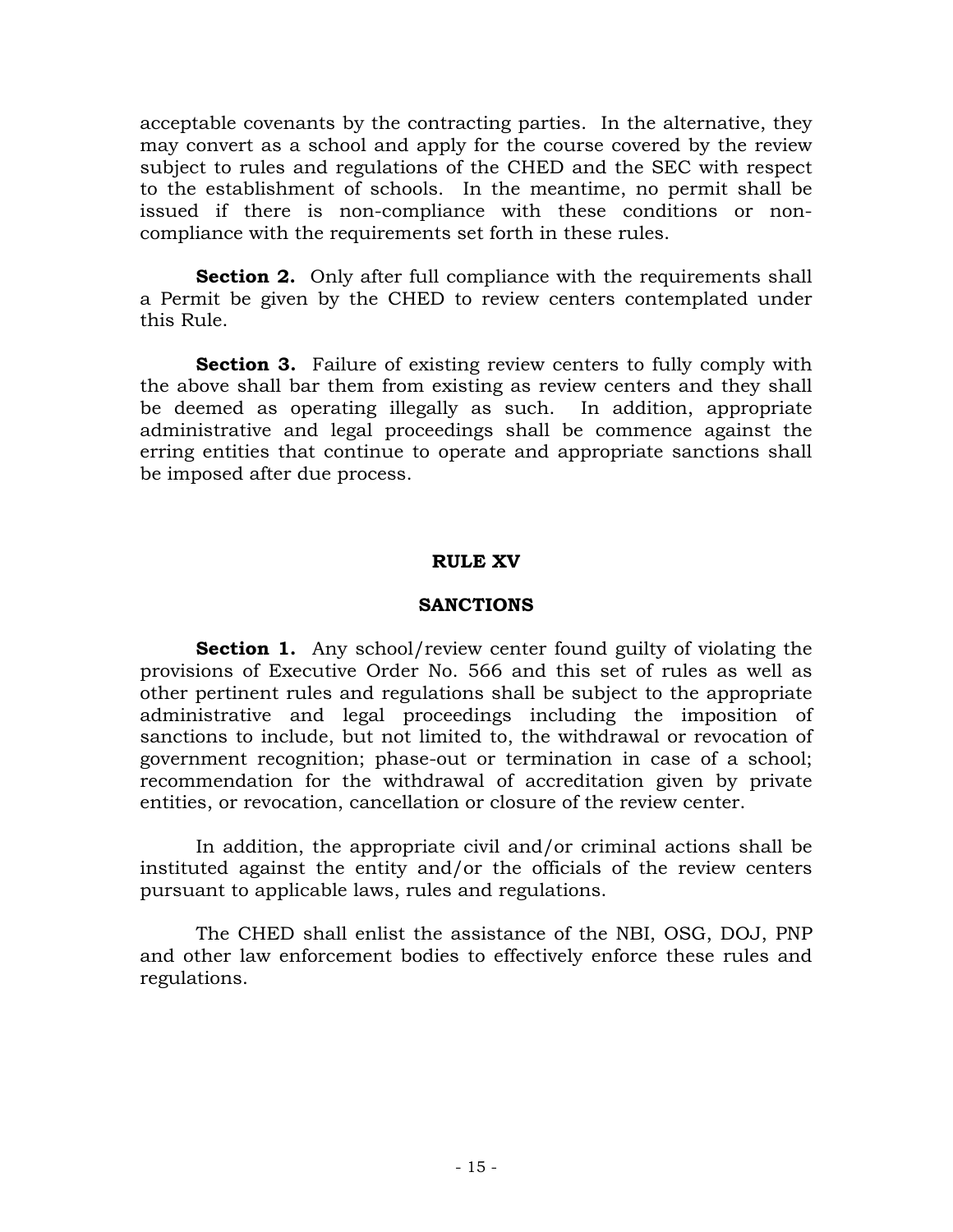## **RULE XVI**

### **SIMILAR ENTITIES**

**Section 1. Similar entities.** – The CHED shall require all entities operating like review centers but not for licensure examinations to register with the CHED and to submit documentation/information relative to their operation for purposes of inventory, data basing and classification.

 Nothing in these rules shall preclude the CHED from issuing more specific rules and regulations governing such similar entities in the appropriate time in the future.

 Section 2. As a minimum, the similar entities shall submit to the CHED through the concerned regional office within 30 days from the publication of the CMO and the attached Rules in the Official Gazette or in a newspaper of general circulation, the following information:

- Profile of Administrators
- Registration Papers (SEC, DTI) if any
- Address/Venue
- Organizational Structure
- List of Staff/Personnel/Reviewers and their qualifications
- List of facilities/equipment
- Scope/Coverage of operation in terms of: Subject matter of the Review Geographical spread
- List of Resource/Review Materials used
- Area of Distinctive Competence
- Vision/Mission

### **RULE XVII**

#### **AMENDMENTS**

**Section 1. Amendments.** – These rules or any portion thereof may be amended by a vote of simple majority of the Commission sitting en banc.